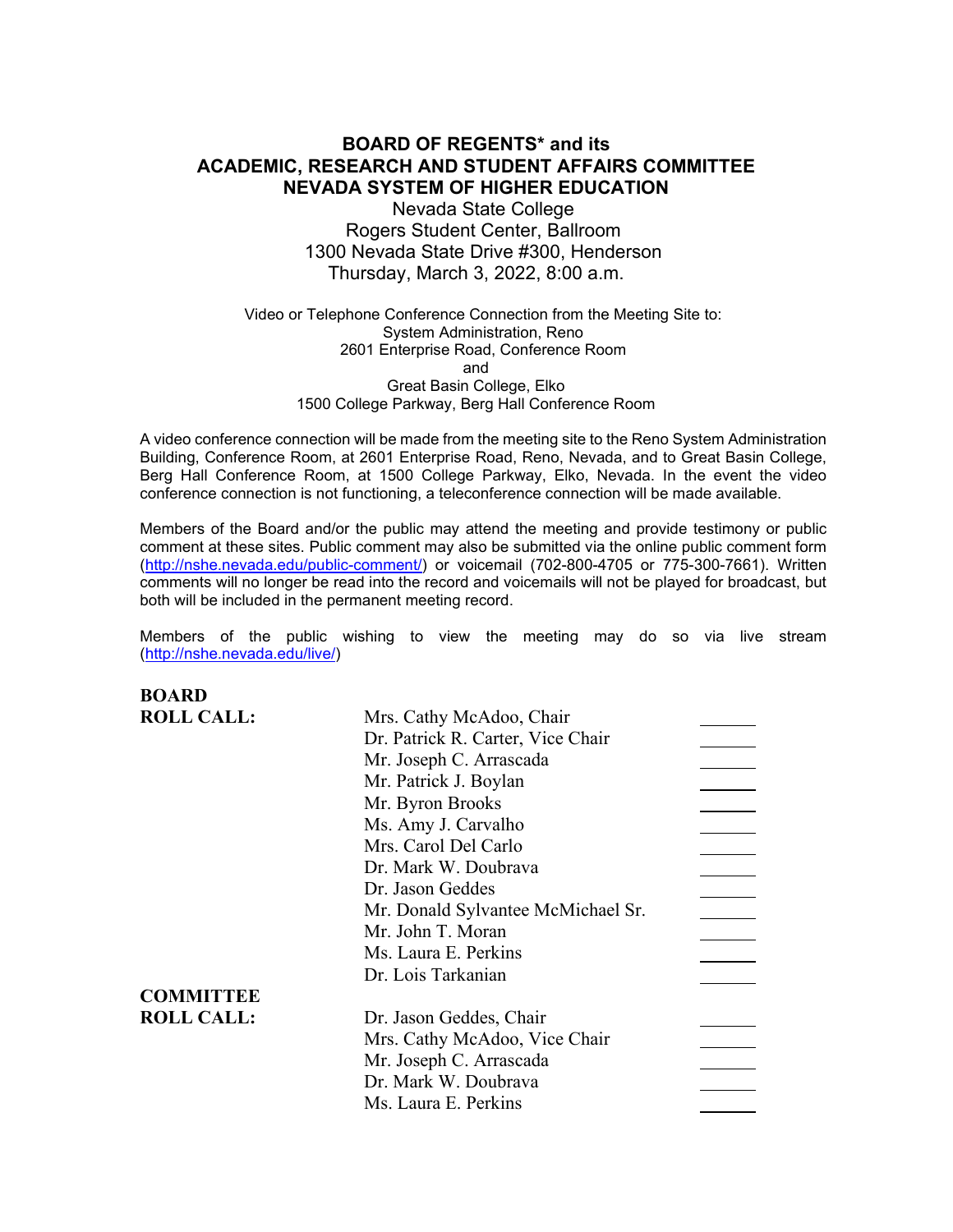In addition to the Academic, Research and Student Affairs Committee, this meeting is noticed as a meeting of the Board of Regents to allow other Regents who may wish to attend to participate.

### **IMPORTANT INFORMATION ABOUT THE AGENDA AND PUBLIC MEETING**

**NOTE:**Below is an agenda of all items scheduled to be considered. Notification is hereby provided that items on the agenda may be taken out of the order presented, including moving an item to a different day if the meeting is noticed for more than one day, two or more agenda items may be combined for consideration, and an agenda item may be removed from the agenda or discussion relating to an item on the agenda may be delayed at any time.

In accordance with the Board of Regents' Bylaws, Title 1, Article V, Section 18, items voted on may be the subject of a motion to reconsider at this meeting. A motion to reconsider an item may be made at any time before adjournment of this meeting. Similarly, if an item is tabled at any time during the meeting, it may, by proper motion and vote, be taken from the table and thereafter be the subject of consideration and action at any time before adjournment of this meeting.

\*The Board of Regents, at its regularly scheduled meetings, meets concurrently with its Committees (the Academic, Research and Student Affairs Committee; the Audit, Compliance and Title IX Committee; the Business, Finance and Facilities Committee; the Health Sciences System Committee; the Inclusion, Diversity, Equity and Access Committee; the Security Committee; and the Workforce Committee). The Board's Committee meetings take place in accordance with the agendas published for those Committees. Regents who are not members of the Committees may attend the Committee meetings and participate in the discussion of Committee agenda items. However, action items will only be voted on by the members of each Committee, unless a Regent is temporarily made a member of that Committee under Board of Regents' Bylaws, Title 1, Article VI, Section 6. The full Board of Regents will consider Committee action items in accordance with the Board of Regents' agenda published for the current or for a subsequent meeting.

In accordance with the Board of Regents' Bylaws, Title 1, Article V, Section 12, a quorum may be gained by telephonic, video, or electronic transmission provided that notice to that effect has been given.

Some agenda items are noted as having accompanying reference material. Reference material may be accessed on the electronic version of the agenda by clicking the reference link associated with a particular item. The agenda and associated reference material may also be accessed on the Internet by visiting the Board of Regents' website at:

### <https://nshe.nevada.edu/leadership-policy/board-of-regents/meeting-agendas/>

Many public libraries have publicly accessible computer terminals. Copies of the reference material and any additional support materials that are submitted to the Board of Regents' Office and then distributed to the members of the Board of Regents after the posting of this agenda but before the meeting, will be made available as follows: 1. Copies of any such materials are available at the Board of Regents' Office at 2601 Enterprise Road, Reno, Nevada and the Board of Regents' Office at 4300 South Maryland Parkway, Las Vegas, Nevada. A copy may be requested by calling Winter Lipson at (702) 889-8426; 2. Copies of any such materials will also be available at the meeting site.

Reasonable efforts will be made to assist and accommodate physically disabled persons attending the meeting. Please call the Board office at (775) 784-4958 in advance so that arrangements may be made.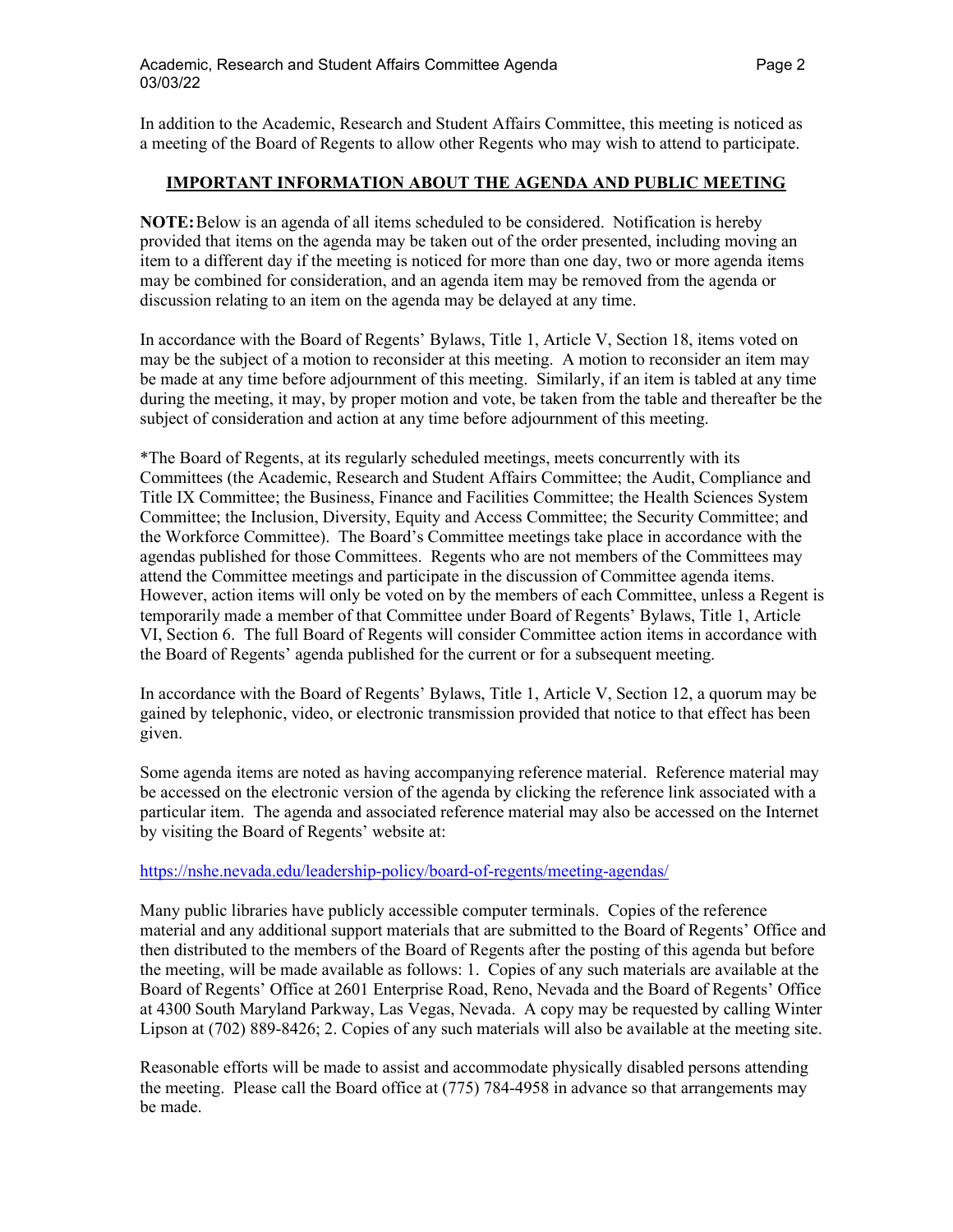## **1. PUBLIC COMMENT INFORMATION ONLY**

Public comment will be taken during this agenda item. No action may be taken on a matter raised under this item until the matter is included on an agenda as an item on which action may be taken. Comments will be limited to three minutes per person. Persons making comment will be asked to begin by stating their name for the record and to spell their last name. The Committee Chair may elect to allow additional public comment on a specific agenda item when that agenda item is being considered.

In accordance with Attorney General Opinion No. 00-047, as restated in the Attorney General's Open Meeting Law Manual, the Committee Chair may prohibit comment if the content of that comment is a topic that is not relevant to, or within the authority of, the Board of Regents, or if the content is willfully disruptive of the meeting by being irrelevant, repetitious, slanderous, offensive, inflammatory, irrational or amounting to personal attacks or interfering with the rights of other speakers.

Consent items will be considered together and acted on in one motion unless an item is removed to be considered separately by the Committee.

### **2a. MINUTES FOR POSSIBLE ACTION**

The Committee will consider approval of the minutes from the December 2, 2021, meeting. *[\(Ref. ARSA-2a\)](https://nshe.nevada.edu/wp-content/uploads/file/BoardOfRegents/Agendas/2022/03-mar-mtgs/arsa-refs/ARSA-2a.pdf)*

### **2b. NSC – PROGRAM FOR POSSIBLE ACTION DEACTIVATION, BS PSYCHOLOGY**

NSC requests approval to deactivate the Bachelor of Science in Psychology due to significant course overlap with the Bachelor of Arts in Psychology. The Bachelor of Arts in Psychology will be retained. During the fiveyear deactivation period the institution will consider if the Bachelor of Science program can be redesigned to better fit the original intention of preparing students for graduate school and/or research-focused careers. *[\(Ref. ARSA-2b\)](https://nshe.nevada.edu/wp-content/uploads/file/BoardOfRegents/Agendas/2022/03-mar-mtgs/arsa-refs/ARSA-2b.pdf)*

**2. CONSENT ITEMS FOR POSSIBLE ACTION**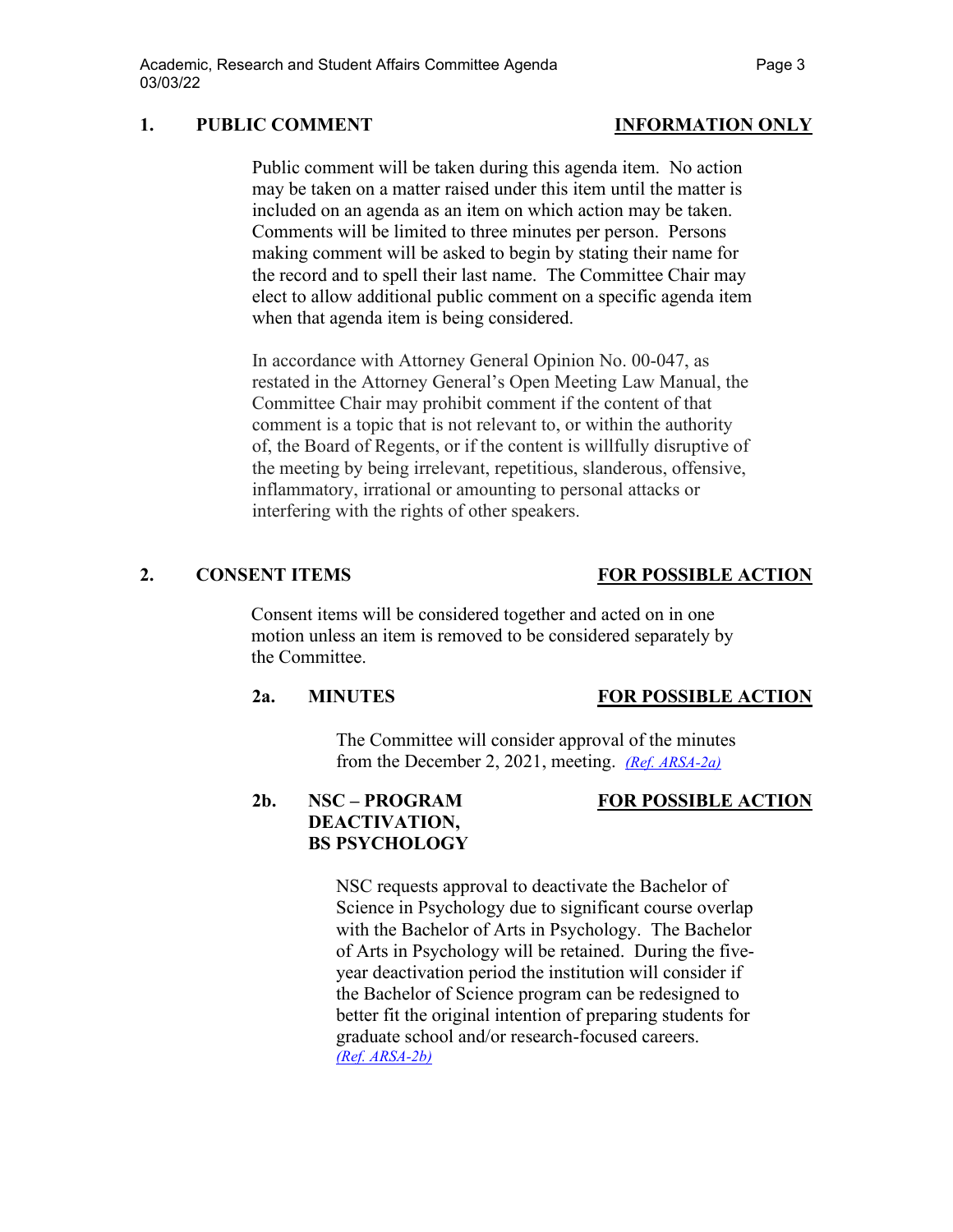### **2. CONSENT ITEMS –** *(continued)* **FOR POSSIBLE ACTION**

### **2c. CSN – PROGRAM FOR POSSIBLE ACTION ELIMINATION, AAS FACILITY MAINTENANCE AND MANUFACTURING**

CSN requests approval to eliminate the Associate of Applied Science in Facility Maintenance and Manufacturing due low student enrollment. *[\(Ref. ARSA-2c\)](https://nshe.nevada.edu/wp-content/uploads/file/BoardOfRegents/Agendas/2022/03-mar-mtgs/arsa-refs/ARSA-2c.pdf)*

*ESTIMATED TIME: 5 mins.*

# **3. REGENTS' AWARDS FOR POSSIBLE ACTION**

Pursuant to Board policy, Title 4, Chapter 1, Sections 17-20, the following individuals are nominated for the 2022 Regents' Awards. *(Ref. [ARSA-3\)](https://nshe.nevada.edu/wp-content/uploads/file/BoardOfRegents/Agendas/2022/03-mar-mtgs/arsa-refs/ARSA-3.pdf)*

- a. Nevada Regents' Creative Activities Award Stephanie Espinoza Villamor, CSN – (Community College) Michael Branch, UNR – (University, State College)
- b. Nevada Regents' Teaching Award Dr. Rebecca Bevans, WNC – Tenured Track (Community College) Heather Lang-Cassera, NSC – Non-Tenured/Tenured Track (Universities, State College and DRI) Dr. Matthew Leone, UNR – Tenured/Tenured Track (Universities, State College and DRI)
- c. Nevada Regents' Academic Advisor Award Courtney Schachter, TMCC – (Community College) Le Quanda Cole, UNLV – (Undergraduate – Universities, State College) Dr. Wilfredo de Ráfols, UNR – (Graduate – Universities, State College and DRI)
- d. Nevada Regents' Researcher Award Dr. Steven Hayes, UNR – (Distinguished) Dr. Jamie Voyles, UNR – (Mid-Career)
- e. Nevada Regents' Rising Researcher Award Dr. Katherine Durante, NSC Dr. Benjamin Hatchett, DRI Dr. Allyson Hindle, UNLV Dr. Elizabeth Koebele, UNR Dr. Feng Yan, UNR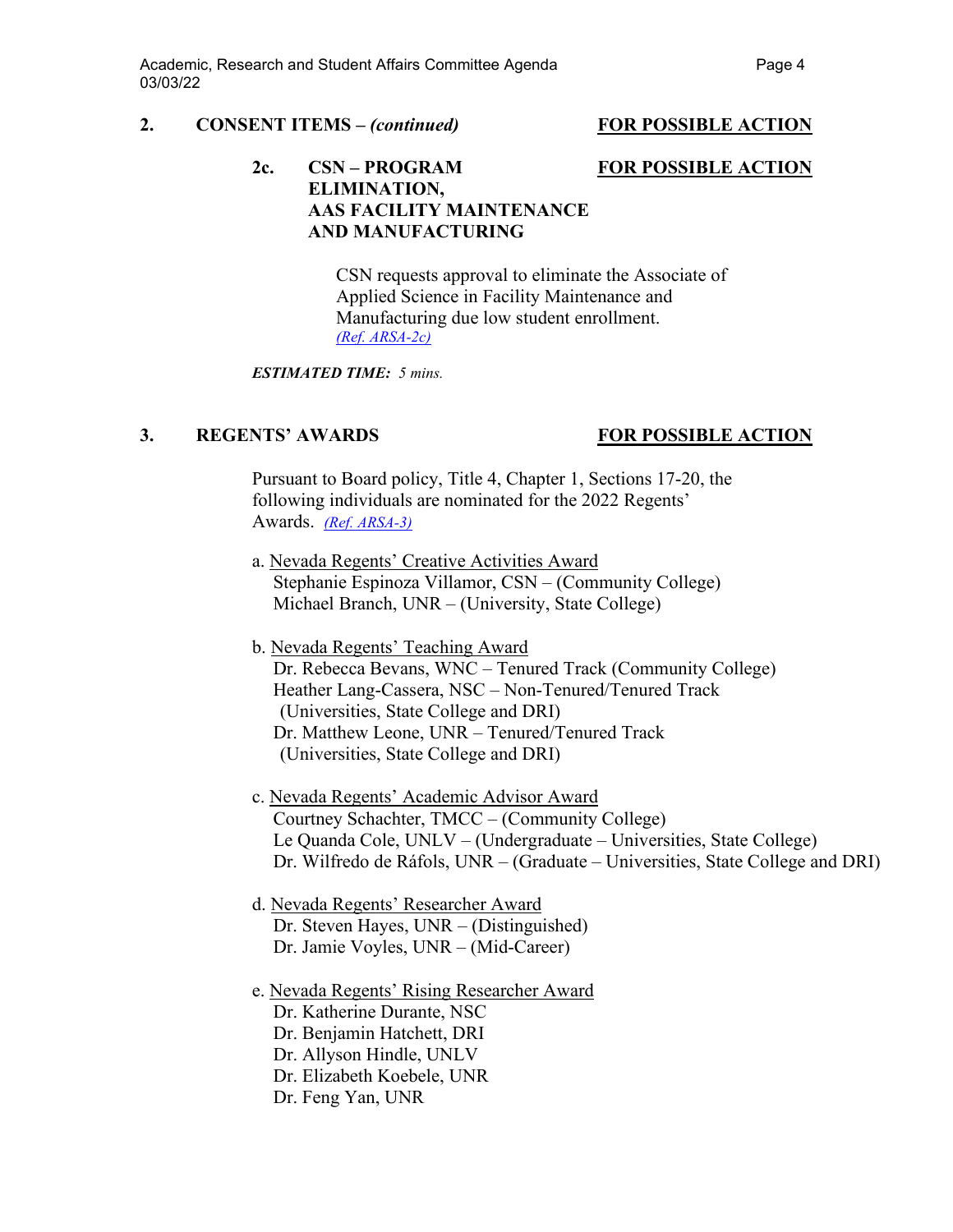### **3. REGENTS' AWARDS –** *(continued)* **FOR POSSIBLE ACTION**

*FISCAL IMPACT: Each recipient of the Regents' Creative Activities Award, Regents' Teaching Award, Regents' Academic Advisor Award, and Regents' Researcher Award receives an award of \$5,000. Each recipient of the Regents' Rising Researcher Award receives an award of \$2,000. Pursuant to the Procedures and Guidelines Manual Chapter 8, Section 2, Subsection 8, the institution employing the recipient for each respective award is responsible for the cost of the stipend.*

*ESTIMATED TIME: 5 minutes*

## **4.** *HANDBOOK* **REVISION, FOR POSSIBLE ACTION NEVADA REGENTS' RESEARCHER AWARDS**

Vice Chancellor for Academic and Student Affairs and Community Colleges Crystal Abba will present for approval a revision to Title 4, Chapter 1, Section 18, Nevada Regents' Researcher Awards. Currently, Board policy provides for an annual Regents' Rising Researcher Award to be given to one NSHE faculty at UNLV, UNR, NSC and DRI in recognition of early-career accomplishments and potential for future advancement and recognition in research. The proposed policy revision will provide for up to three awards per institution to allow for recognition of early career research in various disciplines. Funding for the Regents' Rising Researcher Awards is provided by the individual institution. *[\(Ref. ARSA-4\)](https://nshe.nevada.edu/wp-content/uploads/file/BoardOfRegents/Agendas/2022/03-mar-mtgs/arsa-refs/ARSA-4.pdf)*

*ESTIMATED TIME: 10 mins.*

# **5. UNR – PROGRAM PROPOSALS, FOR POSSIBLE ACTION SIERRA NEVADA UNIVERSITY PROGRAM TEACH OUT**

UNR requests approval of the following program proposals related to the teach out of Sierra Nevada University (SNU) students resulting from the UNR acquisition of SNU.

- a) Bachelor of Arts in Education (*[Ref. ARSA-5a](https://nshe.nevada.edu/wp-content/uploads/file/BoardOfRegents/Agendas/2022/03-mar-mtgs/arsa-refs/ARSA-5a.pdf)*);
- b) Master of Arts in Teaching (M.A.T), Education (*[Ref. ARSA-5b](https://nshe.nevada.edu/wp-content/uploads/file/BoardOfRegents/Agendas/2022/03-mar-mtgs/arsa-refs/ARSA-5b.pdf)*); and
- c) Master of Education (M.Ed), English Language Acquisition and Development (ELAD). (*[Ref. ARSA-5c](https://nshe.nevada.edu/wp-content/uploads/file/BoardOfRegents/Agendas/2022/03-mar-mtgs/arsa-refs/ARSA-5c.pdf)*)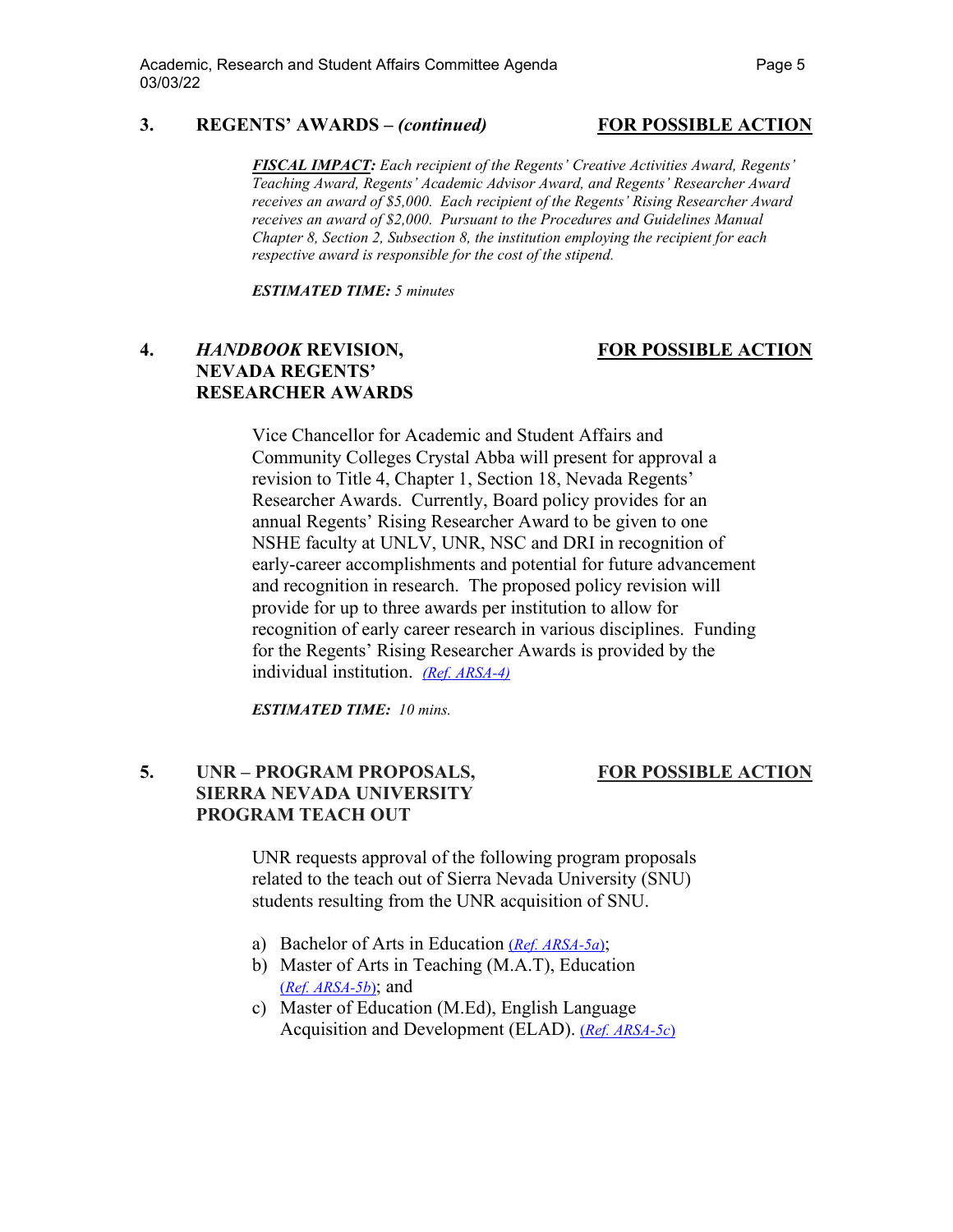## **5. UNR – PROGRAM PROPOSALS, FOR POSSIBLE ACTION SIERRA NEVADA UNIVERSITY PROGRAM TEACH OUT –** *(continued)*

These proposals meet the Northwest Commission on Colleges and Universities (NWCCU) requirements to teach out SNU students. No additional students will be admitted to these programs. If approved, these programs will not be subject to the first, third, and fifth year program review required pursuant to Title 4, Chapter 14, Section 6.

*ESTIMATED TIME: 5 mins.*

# **6. CSN – PROGRAM PROPOSAL, FOR POSSIBLE ACTION BAS ENVIRONMENTAL CONSERVATION**

CSN requests approval of the Bachelor of Applied Science in Environmental Conservation. The BAS in Environmental Conservation will provide a distinctive baccalaureate degree pathway for students who attained an Associate of Applied Science. The program is a non-calculus and non-graduate school track that is focused on technician level skills. Graduates will attain skills for employment as a technician in support of a qualified biologist within this growing field. *[\(Ref. ARSA-6\)](https://nshe.nevada.edu/wp-content/uploads/file/BoardOfRegents/Agendas/2022/03-mar-mtgs/arsa-refs/ARSA-6.pdf)*

*ESTIMATED TIME: 5 mins.*

# **7. CSN – PROGRAM PROPOSAL, FOR POSSIBLE ACTION BAS ENVIRONMENTAL LABORATORY SCIENCES**

CSN requests approval of the Bachelor of Applied Science in Environmental Laboratory Sciences. The BAS in Environmental Laboratory Sciences will provide technician level credentials so that graduates attain skills for employment in a commercial environmental laboratory setting. *[\(Ref. ARSA-7\)](https://nshe.nevada.edu/wp-content/uploads/file/BoardOfRegents/Agendas/2022/03-mar-mtgs/arsa-refs/ARSA-7.pdf)*

*ESTIMATED TIME: 5 mins.*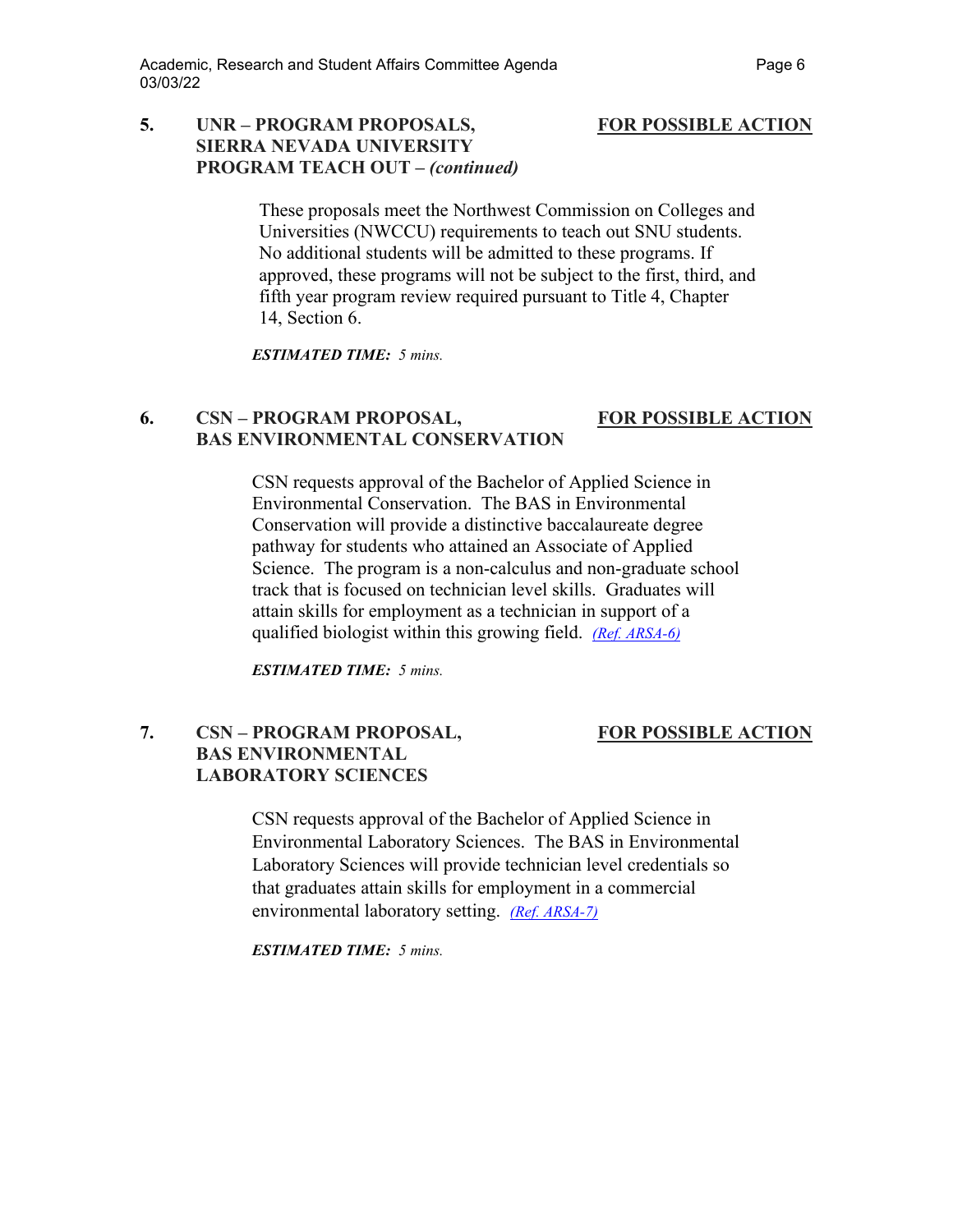## 8. **TMCC – PROGRAM PROPOSAL, FOR POSSIBLE ACTION AS DATA SCIENCE**

TMCC requests approval of the Associate of Science in Data Science. The AS in Data Science is a general transfer degree that includes curriculum in mathematics, science, data literacy and analysis, programming, and general education for transfer to a four-year institution. The degree will prepare students for entrylevel data analyst positions. *[\(Ref. ARSA-8\)](https://nshe.nevada.edu/wp-content/uploads/file/BoardOfRegents/Agendas/2022/03-mar-mtgs/arsa-refs/ARSA-8.pdf)*

*ESTIMATED TIME: 5 mins.*

# **9. TMCC – PROGRAM PROPOSAL, FOR POSSIBLE ACTION BACHELOR OF ARCHITECTURE (B.ARCH)**

## TMCC requests approval of the Bachelor of Architecture. The B.Arch degree combines the knowledge and depth of both STEM and CTE fields of study. The proposed degree builds upon an existing skills certificate, an AAS in Architecture aligning with the accreditation requirements as defined by the National Architectural Accrediting Board and state requirements for licensure. *[\(Ref. ARSA-9\)](https://nshe.nevada.edu/wp-content/uploads/file/BoardOfRegents/Agendas/2022/03-mar-mtgs/arsa-refs/ARSA-9.pdf)*

*ESTIMATED TIME: 5 mins.*

# **10. WNC – PROGRAM CHANGE, FOR POSSIBLE ACTION AAS PARAMEDICINE**

WNC requests approval to change the current Certificate of Achievement in Paramedicine to an Associate of Applied Science in Paramedicine. This change will allow WNC to meet industry requirements of an associate degree or higher for job placement around the country, advancement within EMS agencies, and to meet National EMS Educational Standards. *[\(Ref. ARSA-10\)](https://nshe.nevada.edu/wp-content/uploads/file/BoardOfRegents/Agendas/2022/03-mar-mtgs/arsa-refs/ARSA-10.pdf)*

*ESTIMATED TIME: 5 mins.*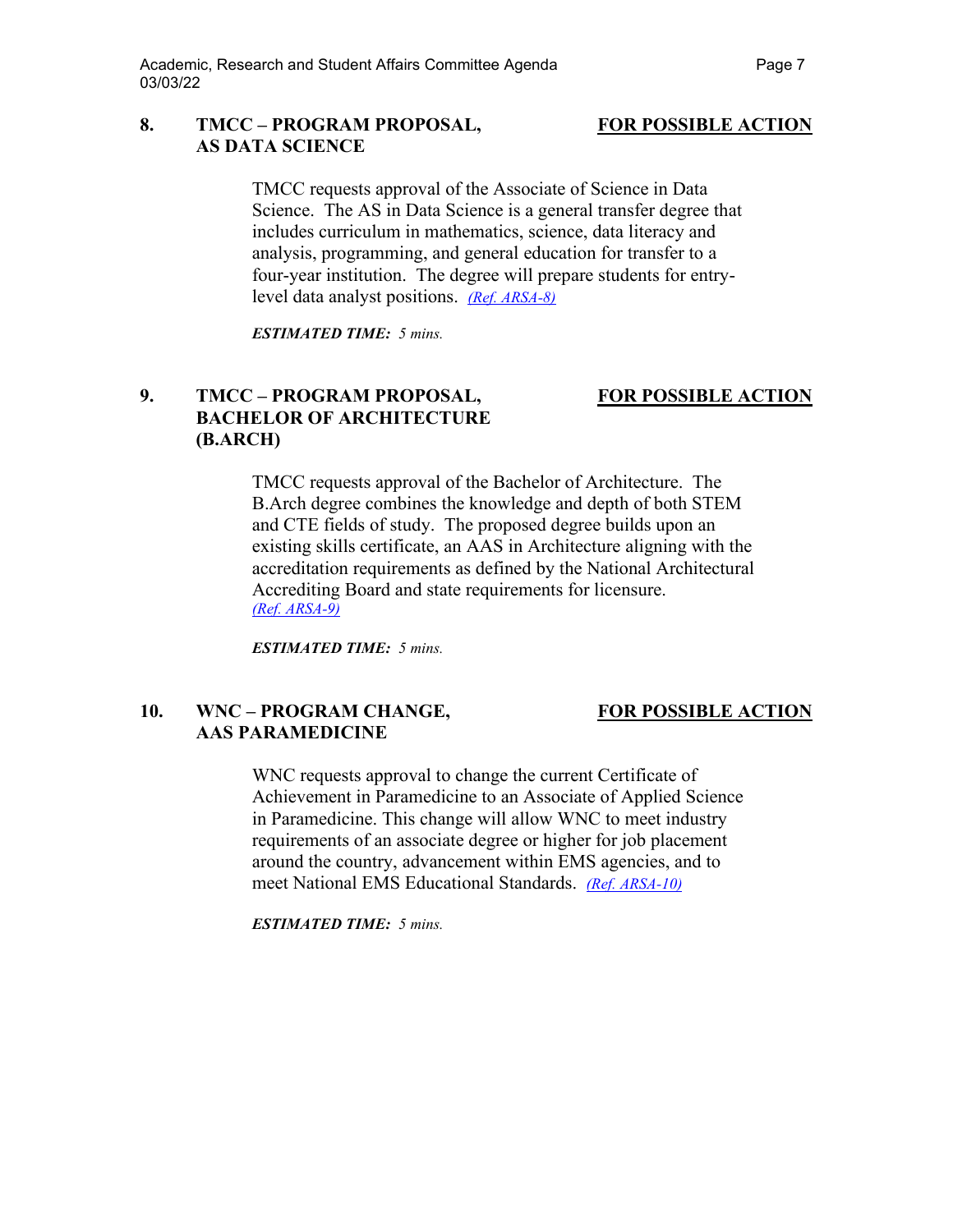## **11. WNC – PROGRAM PROPOSAL, FOR POSSIBLE ACTION AAS FIRE SCIENCE**

WNC requests approval of the Associate of Applied Science in Fire Science. The program is designed to meet the Fire and Emergency Services Higher Education (FESHE) and National Fire Protection Agency (NFPA) standards. The program will train and prepare entry-level firefighters for local, regional, and national fire agencies. *[\(Ref. ARSA-11\)](https://nshe.nevada.edu/wp-content/uploads/file/BoardOfRegents/Agendas/2022/03-mar-mtgs/arsa-refs/ARSA-11.pdf)*

*ESTIMATED TIME: 5 mins.*

# **12. HISTORY OF THE GOVERNOR GUINN INFORMATION ONLY MILLENNIUM SCHOLARSHIP PROGRAM**

The Governor Guinn Millennium Scholarship program is a statesupported, merit-based program established in 1999. Associate Vice Chancellor for Academic and Student Affairs Renee Davis will present a history of the program, including changes over the program's history in initial and continuing eligibility requirements, award distribution, and program outcomes. *[\(Ref. ARSA-12\)](https://nshe.nevada.edu/wp-content/uploads/file/BoardOfRegents/Agendas/2022/03-mar-mtgs/arsa-refs/ARSA-12.pdf)*

*ESTIMATED TIME: 30 mins.*

# **13. GRADUATE ASSISTANTSHIPS INFORMATION ONLY AND STIPENDS**

UNLV Vice Provost of Graduate Education Kate Korgan and UNR Vice Provost of Graduate Education David Zeh will present information on graduate student assistantships. Information will include graduate enrollment trends, diversity impacts, graduate assistant roles, funding, rental costs, and stipend comparisons against peer and aspirant institutions. *[\(Ref. ARSA-13\)](https://nshe.nevada.edu/wp-content/uploads/file/BoardOfRegents/Agendas/2022/03-mar-mtgs/arsa-refs/ARSA-13.pdf)*

*ESTIMATED TIME: 30 mins.*